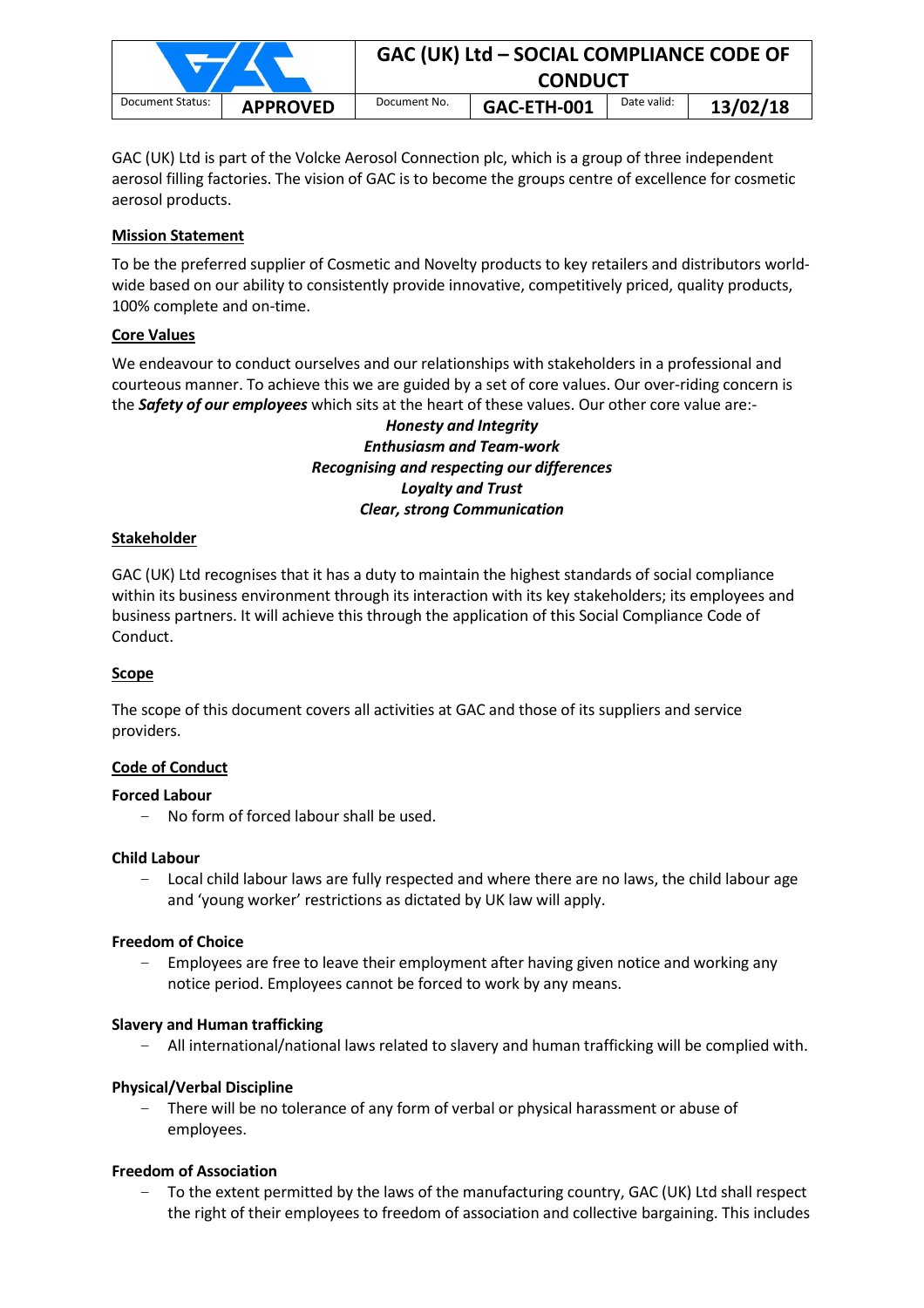|                  |                 | GAC (UK) Ltd - SOCIAL COMPLIANCE CODE OF<br><b>CONDUCT</b> |             |             |          |  |
|------------------|-----------------|------------------------------------------------------------|-------------|-------------|----------|--|
| Document Status: | <b>APPROVED</b> | Document No.                                               | GAC-ETH-001 | Date valid: | 13/02/18 |  |

the right to form and join trade unions and other worker organizations of their own choosing without discrimination or harassment.

## **Equality and Diversity**

- GAC (UK) Ltd firmly believes people are entitled to equal opportunity in employment. GAC (UK) Ltd will not discriminate against their employees in employment, including hiring, salary, benefits, advancement, discipline, termination, or retirement on the basis of gender, race, religion, age, disability, sexual orientation, nationality, marital status, political opinion, trade union affiliation, social or ethnic origin, or any other status protected by country law.

#### **Respect and Dignity**

- GAC (UK) Ltd will treat their employees with respect and dignity and operate an antiharassment policy to enable every employee to understand the different guises in which harassment exists. Physical, sexual, psychological, or verbal harassment or abuse of employees will not be tolerated.

## **Compensation**

- We will fully comply with all applicable wage, working hours and other benefit requirements. Employees will be paid promptly and earn at least the minimum wage required by country law and any legally mandated benefits such as holiday entitlements and statutory severance when employment ends.
- Employment practices such as training or apprenticeship wages, pre-employment fees, deposits, or other practices that effectively lower an employee's pay below the legal minimum wage are not permitted.
- Any overtime hours are consensual and compensated at a premium rate.

# **Working Conditions**

All national/local regulations relating to working conditions will be fully complied with. This will include:-

- Health and Safety requirements including:-
	- Promote safe practices written Health and Safety policies and procedures.
	- **Fire Safety**
	- Reduce work related illness and injury.
	- **EXECOMPTER IN EXECUTE:** Comprehensive programme of safety risk assessments.
	- **Personal Protective equipment (PPE)**
	- First Aid support and equipment.
	- Health and Safety Committee and periodic safety training
- Clean, safe and secure working environment.
- Good Lighting, heating and ventilation.
- Access to clean drinking water, hygienic storage for foodstuffs, sanitary and washing facilities.

#### **Compliance with Regulations**

- GAC (UK) Ltd will comply with all Aerosol industry and Cosmetics Regulations and will confirm this through periodic and mandatory third party testing for product safety.

#### **Environment**

- GAC (UK) Ltd will protect human health and the environment by meeting applicable regulatory requirements, including those covering air emissions, solid/hazardous waste, and water discharge.
- GAC (UK) Ltd will adopt reasonable measures to mitigate negative operational impacts on the environment and strive to continuously improve environmental performance.